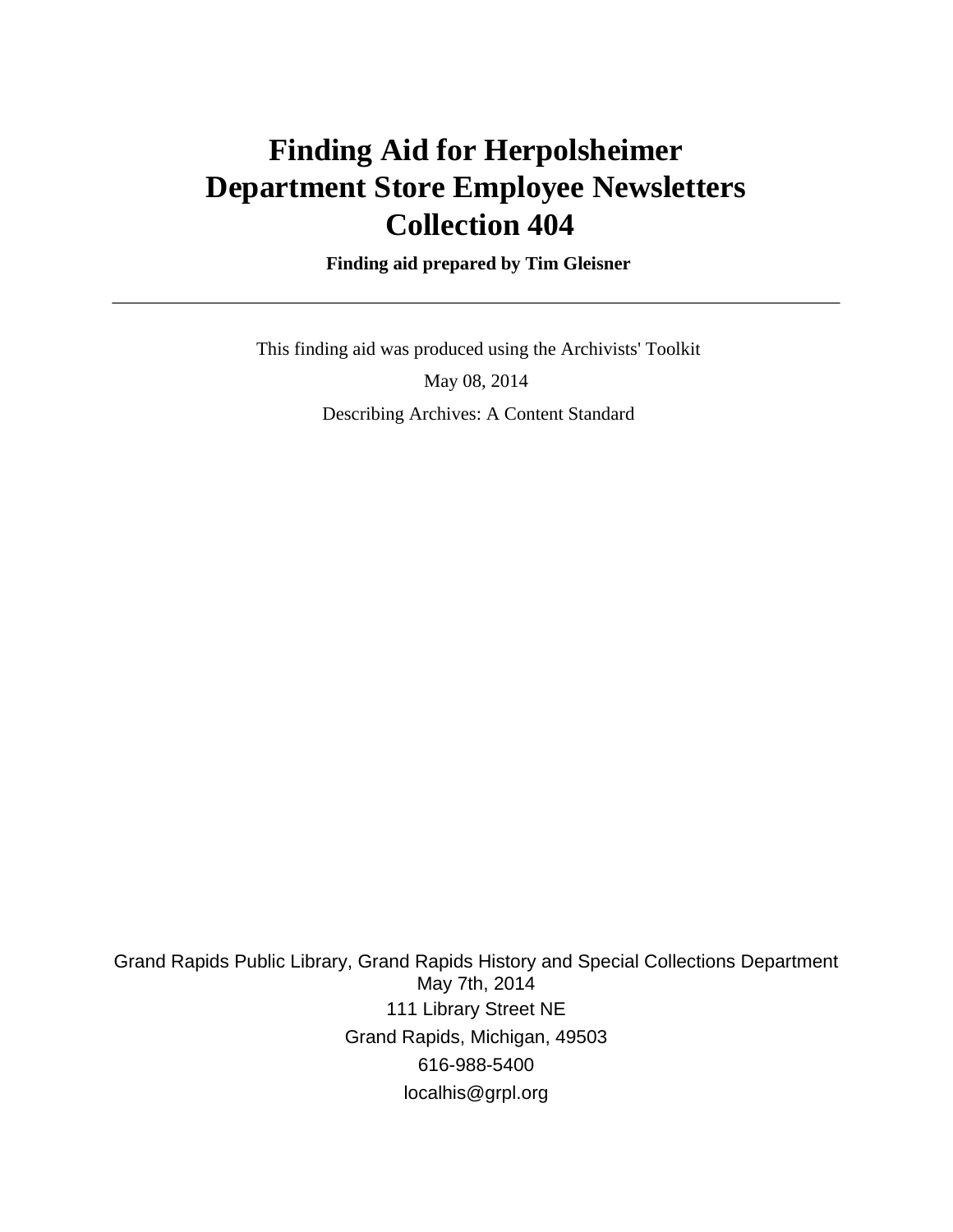# **Table of Contents**

 $\overline{\phantom{a}}$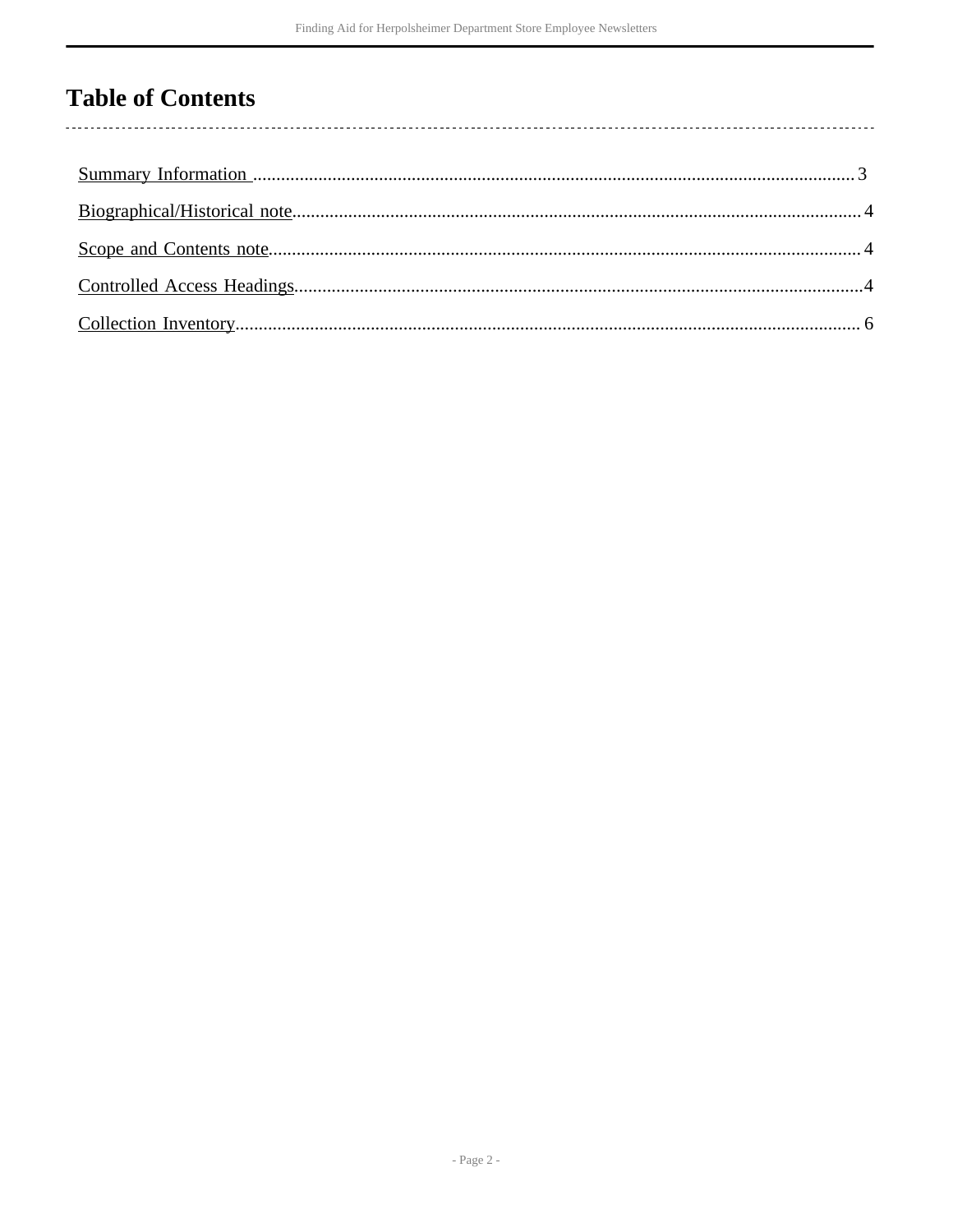# <span id="page-2-0"></span>**Summary Information**

| <b>Repository</b> | Grand Rapids Public Library, Grand Rapids History and Special<br><b>Collections Department</b>                                                                                                                                                       |
|-------------------|------------------------------------------------------------------------------------------------------------------------------------------------------------------------------------------------------------------------------------------------------|
| <b>Title</b>      | Herpolsheimer's Department Store Newsletters                                                                                                                                                                                                         |
| Date [inclusive]  | 1948-1966                                                                                                                                                                                                                                            |
| <b>Extent</b>     | 0.2 Linear feet                                                                                                                                                                                                                                      |
| Language          | English                                                                                                                                                                                                                                              |
| <b>Abstract</b>   | Herpolsheimer's Department Store was one of the main department<br>stores in downtown Grand Rapids from 1886 to 1987. The main part of<br>this collection consists of the employee newsletter of Herpolsheimer's<br>Department Store from 1947-1966. |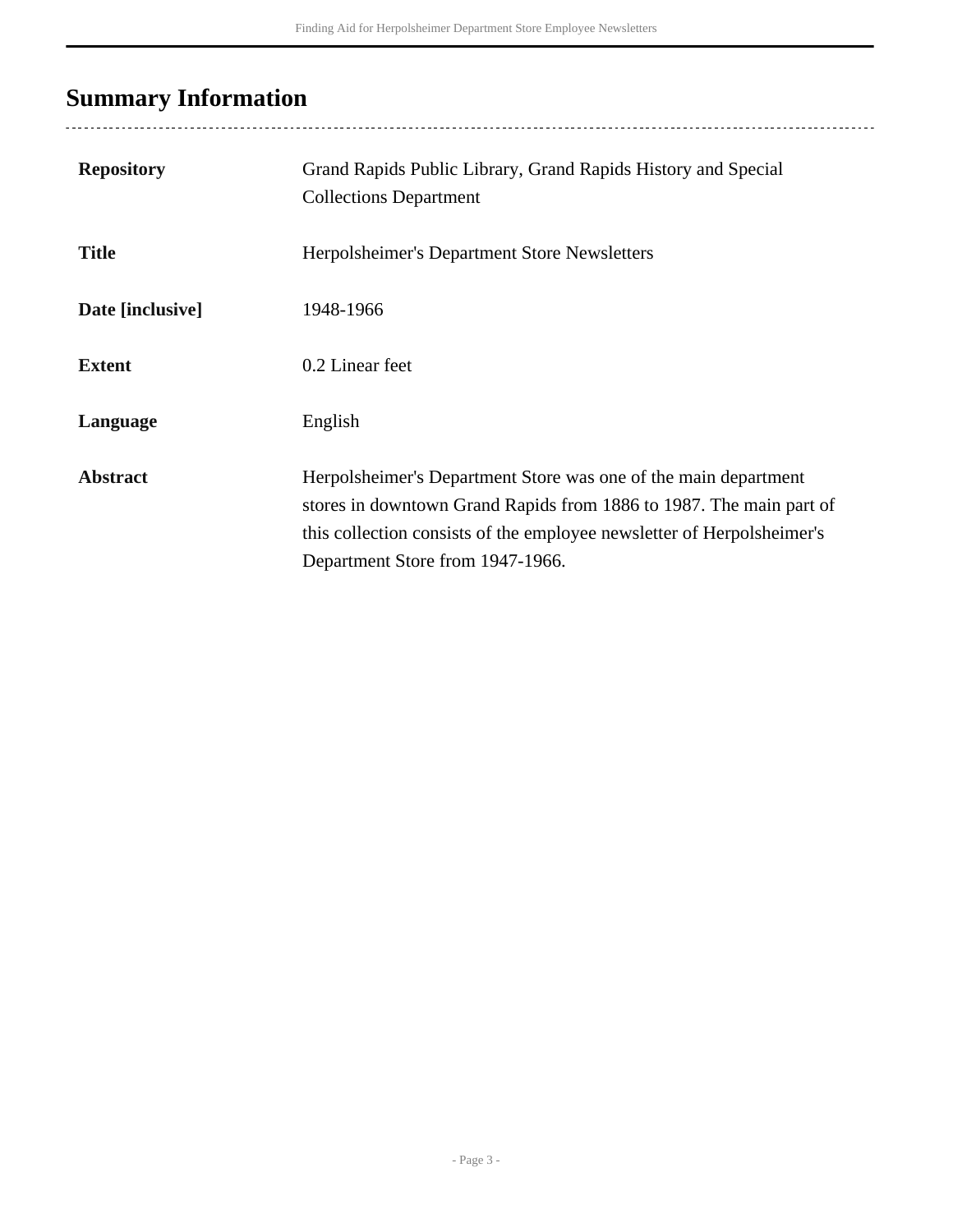## <span id="page-3-0"></span>**Biographical/Historical note**

In 1881 William G. Herpolsheimer opened Herpolsheimer's Department Store in Grand Rapids in the Luce Block at Monroe and Ottawa Avenues. In 1886 the firm moved to the Godfrey Block at Monroe and Ionia Avenues. In 1929 Herpolsheimer's Department Store was bought by Allied Stores Inc. In 1949 Herpolsheimer's built a new buidling at the corner of Division Avenue and Fulton Street. The newsletters that are represented in this collection are from the post 1949 Herpolsheimer's store.

## <span id="page-3-1"></span>**Scope and Contents note**

This collection represents the Employee Newsletter of Herpolsheimer's Department Store from 1948-1966. This newsletter was a monthly periodcial that highlighted the all of the activities of the employees during this time period. The newsletter held various titles during the time period from 1948-1966. These titles included "Herpolsheimer's News", "Herp's Hi-Lights", and "Herp's Hoopla". There are time gaps within the collection, so not every year or month is represented between 1948-1966.

## **Administrative Information**

#### **Publication Information**

Grand Rapids Public Library, Grand Rapids History and Special Collections Department May 7th, 2014

## <span id="page-3-2"></span>**Controlled Access Headings**

#### **Geographic Name(s)**

• Grand Rapids (Mich.) -- History -- 20th Century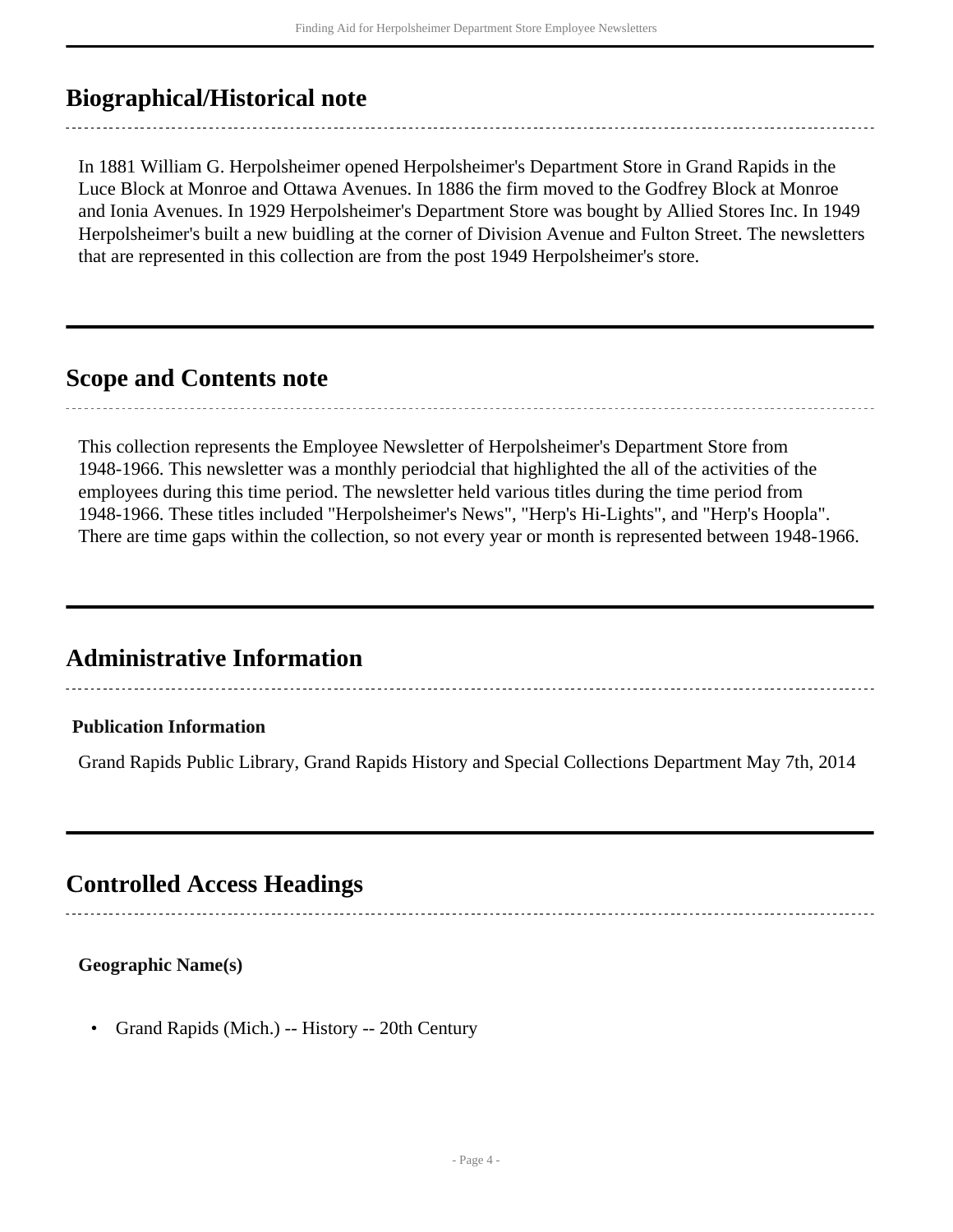Finding Aid for Herpolsheimer Department Store Employee Newsletters

### **Subject(s)**

- Employees' magazines, newsletters, etc. -- Michigan -- Grand Rapids
- Stores, Retail